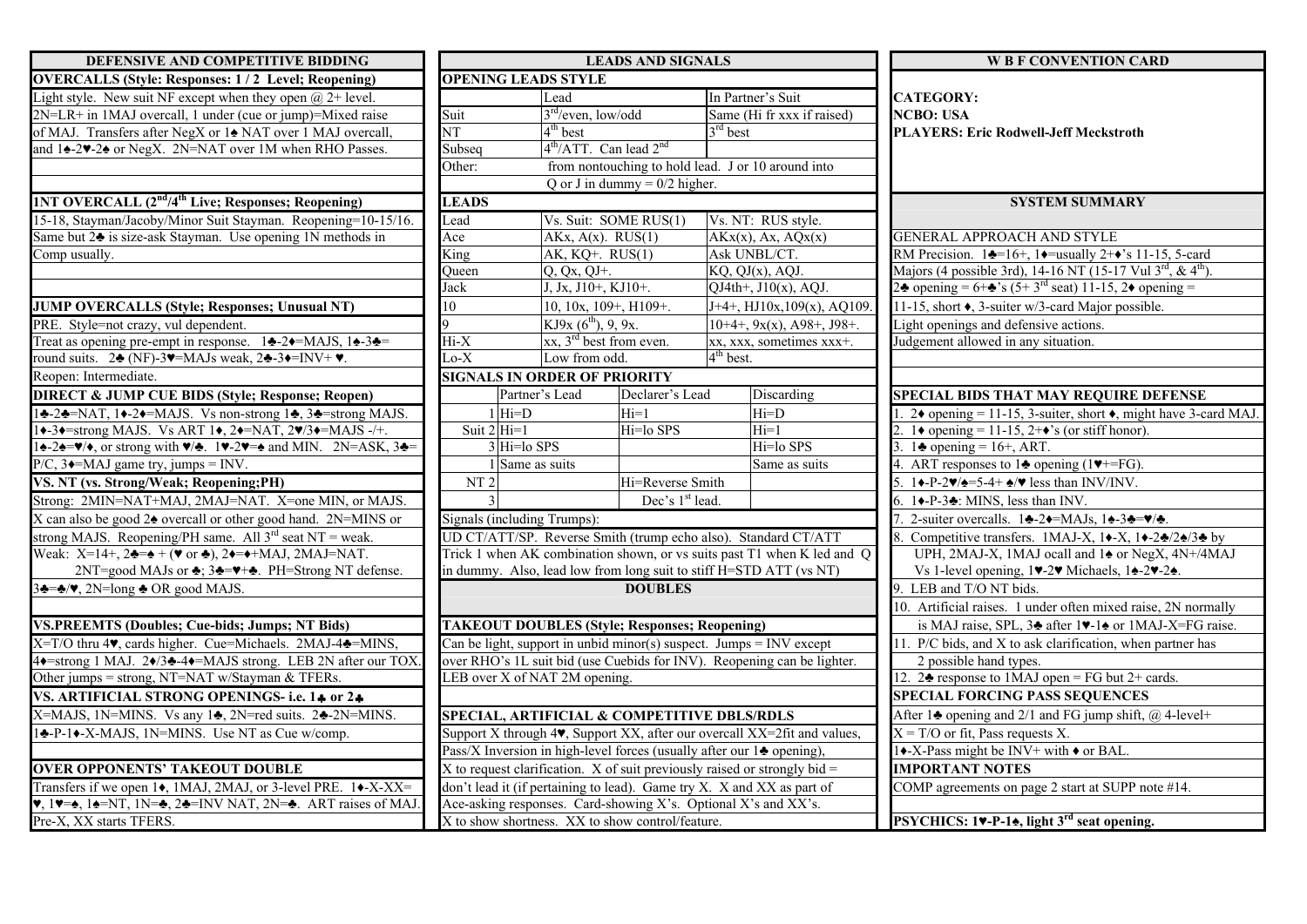|                       |                       |                                     | NEG.DBL<br>THRU      |                                                                    |                                                                                                                                                  |                                                                                                                                      |                             |  |  |  |
|-----------------------|-----------------------|-------------------------------------|----------------------|--------------------------------------------------------------------|--------------------------------------------------------------------------------------------------------------------------------------------------|--------------------------------------------------------------------------------------------------------------------------------------|-----------------------------|--|--|--|
| <b>OPENING</b>        | TICK IF<br>ARTIFICIAL | $\overline{\mathbf{5}}$<br>MIN. NO. |                      | <b>DESCRIPTION</b>                                                 | <b>RESPONSES</b>                                                                                                                                 | <b>SUBSEQUENT ACTION</b>                                                                                                             | <b>PASSED HAND BIDDING</b>  |  |  |  |
| $1 -$                 | X                     | $\theta$                            | NO.                  | 16+ ART, F1. All points can                                        | All ART. 1 $\bullet$ =0-7, others FG. 1 $\bullet$ =5+ $\bullet$ 8+, or 11-13                                                                     | $1\clubsuit - 1\spadesuit (3), 1\clubsuit - 1\spadesuit (4), 1\clubsuit - 1\spadesuit (5), 1\clubsuit - 1N/2\clubsuit (6)$           | Same                        |  |  |  |
|                       |                       |                                     |                      | be adjusted in any situation.                                      | BAL, $1\frac{\triangle}{2}$ =5+ $\blacktriangledown/\triangle$ / $\blacktriangledown$ , 2 $\blacktriangledown$ =8-10 BAL, rest=(2)               | $1\clubsuit -2\bullet (7), 1\clubsuit -2\blacktriangledown (8), 1\clubsuit -higher (9)$                                              |                             |  |  |  |
| $1\bullet$            | X                     | 2(1)                                | 3 <sub>2</sub>       | $2+$ , 11-15, stiff honor possible.                                | $1N=7-11$ , $2MIN = F1$ , $2\blacktriangledown/\blacktriangle = 5-4+\blacktriangle/\blacktriangledown$ weakish/INV.                              | 2-way new minor over 1N rebid. 2MIN ART                                                                                              | Same, except no Game Force. |  |  |  |
|                       |                       |                                     |                      | Can be light in $3rd$ seat.                                        | $2N=INV$ , $3\triangleleft=MINS$ weak, $3\triangleleft+=PRE$ .                                                                                   | over $1\spadesuit$ rebid. 20M=ART FG/2 $\clubsuit$ . rest=(10)                                                                       |                             |  |  |  |
| $1 \vee$              |                       | $5(43^{rd})$                        | $3\spadesuit$        | 11-15. Can be 4, and/or light,                                     | 1N=SemiF, $2/1$ =GF (2 $\triangle$ =2+), 2 $\triangle$ =4-10 NAT, 2N=                                                                            | 2-way NMF/1N, $2\blacklozenge = FG/2\blacklozenge$ , $2\blacktriangle = FG/2$ red,                                                   | 24=Reverse Drury-Fit.       |  |  |  |
|                       |                       |                                     |                      | in $3^{rd}$ seat.                                                  | Limit+ v, 3MIN=INV, 3v=Mixed, SPL                                                                                                                | JS=INV by Opener, $2N = \text{good } 4/14$ . Some                                                                                    | Suit response NF.           |  |  |  |
| $1\spadesuit$         |                       | $5(43^{rd})$                        | 3 <sup>4</sup>       | Same.                                                              | 3N=4333. Same idea over 14 opening.                                                                                                              | ART bids and Relays in FG. (11)                                                                                                      |                             |  |  |  |
| <b>INT</b>            |                       |                                     | $3\spadesuit$        | 14-16; 15-17 3 <sup>rd</sup> Vul, and 4 <sup>th</sup> .            | TFERs, 24=range ask, 2N=Puppet Stay, 34>34,                                                                                                      | 2 $\div$ f-2 $\div$ = ART INV, 2 <sup>nd</sup> round reTFERS,                                                                        | 24-f-3MIN=weak, 3MIN=INV.   |  |  |  |
|                       |                       |                                     |                      | 5MAJ, 6MIN, SPL H possible.                                        | 3•=• GF, 3MAJ=55+MINS FG short OM, Texas.                                                                                                        | 24-f-3 $\leftarrow$ FG SPL $\bullet$ , 3 $\leftarrow$ ST, 3 $\leftarrow$ SPL $\leftarrow$ (13)                                       | No retfers.                 |  |  |  |
| $2\bullet$            |                       | $6(53^{rd})$                        | $3\spadesuit$        | 11-15, $\overline{6+}\bullet$ 's. Can be 5 and/or                  | 2 $\triangleleft$ =ASK, 2MAJ=NF, 2N>3 $\triangleleft$ for out or FG 2 suits,                                                                     | 2. $2 \div 2 \div 1$ MAJ, $2 \div 1$ ART +, $3 \div 1$ , $3 \div 1$ , $3 \div 1$                                                     | All but 2 <sup>+</sup> NAT. |  |  |  |
|                       |                       |                                     |                      | light, in $3^{rd}$ seat. $\triangle$ =long suit.                   | $3\clubsuit = \vee$ , $3\bullet = \triangle$ (INV+6+), $3\bullet = GF \bullet$ , $3\bullet = FG 6 - 4 \trianglelefteq \vee$ .                    | $2N-f-3$ $\rightarrow$ =MAJS, 3MAJ=NAT+ $\rightarrow$ . 2 $\rightarrow$ -f-3 $\rightarrow$ = $\rightarrow$ +                         |                             |  |  |  |
| $2\bullet$            | X                     | $\overline{0}$                      | NO.                  | 11-15, short $\bullet$ : 4405, 4414, or                            | $2\Psi = NF$ (correct w/3), $2\frac{\mathbf{A}}{3} = out$ , $3\frac{\mathbf{A}}{8}/\frac{\mathbf{A}}{2} = INV$                                   | $2N-f-3$ $\rightarrow$ $-ASK (3MAJ=3, 3N=441, 4$ $\rightarrow$ $=445)$ ,                                                             | No 44/44/RKC.               |  |  |  |
|                       |                       |                                     |                      | $\sqrt{(43)-1-5}$ .                                                | $2N=ASK$ (3 $\triangle$ =MIN, 3 $\triangle$ =441, 3MAJ=3, 3N=4405).                                                                              | 44/4+/RKC later (12).                                                                                                                |                             |  |  |  |
| $2\bullet$            |                       | 5                                   | NO.                  | 4-10, 5-7 cards, vul dependent.                                    | Suit=NF, $3\angle 2\Psi$ =INV, $2N=ASK$ .                                                                                                        | $2N-3$ $\div 5$ , $3\div 6 + min$ , $3N=6+ max + OM$ fit.                                                                            | Same.                       |  |  |  |
|                       |                       |                                     |                      |                                                                    | Raise=PRE.                                                                                                                                       | $2\blacktriangledown -2N/3\blacktriangledown = 6 + \text{med}$ , $3\blacktriangle = 6 + \text{max}$ no OM fit.                       |                             |  |  |  |
| $2\spadesuit$         |                       | 5                                   | NO.                  | Same.                                                              |                                                                                                                                                  | $2\div 2N/3$ = med/max no OM, $3\div$ = med+OM.                                                                                      |                             |  |  |  |
| 2NT                   |                       |                                     | $3\spadesuit$        | 19-20, same as 1N shapewise.<br>20-21 3rd Vul, & $4^{\text{th}}$ . | 34=Mod Puppet, 34=TFER (5/4+ $\triangle$ / $\blacktriangledown$ poss), 3 $\blacktriangledown$ =<br>TFER, 3 <sup>4</sup> =MIN slam int, Texas=ST. | 34-34:any w/o 5MAJ. Then $3\blacktriangledown=4\blacktriangle$ or none,<br>$3N=4-4$ . $3\bullet - f-3\bullet = MAJS$ (54, 55, 45).   | Same.                       |  |  |  |
| $3 +$                 |                       | 6                                   | NO.                  | PRE, Vul dependent.                                                | $3\rightarrow 3\blacktriangleright$ for MAJ weak, 3 MAJ=F, 4 $\blacktriangleright$ =RKC.                                                         | 3♦ then 3N=optional, 4Om=NAT strong.                                                                                                 | 3 <sup>+</sup> NAT NF.      |  |  |  |
| $3\bullet$            |                       | 6                                   | NO                   | Ditto                                                              | 4 <sup><math>\triangle</math></sup> =slam try in Opener's suit, new suit=F.                                                                      | 4 <sup>*</sup> then Kickback for RKC.                                                                                                | $Suit = NF$ .               |  |  |  |
| $3*$                  |                       | 6                                   | NO                   | Ditto                                                              | Ditto.                                                                                                                                           |                                                                                                                                      |                             |  |  |  |
| 3 <sub>•</sub>        |                       | 6                                   | NO.                  | Ditto                                                              | Ditto. $4 \triangleleft = \text{pick } a \text{ MAJ}.$                                                                                           |                                                                                                                                      |                             |  |  |  |
|                       |                       |                                     |                      |                                                                    |                                                                                                                                                  |                                                                                                                                      |                             |  |  |  |
| 3NT                   | X                     | $\overline{7}$                      | $\overline{NO}$      | Solid $7/8$ MIN + side A or K.                                     | $\triangle$ =P/C, 4N asks A vs K, 4 $\triangle$ asks short.                                                                                      | 54 = side K, 54 = A. 44 - MAJ = short, 4N = 7222.                                                                                    | Same.                       |  |  |  |
|                       |                       |                                     |                      | (not $8 + A$ ). 3/4 seat=anything.                                 |                                                                                                                                                  | 5m=short Om                                                                                                                          |                             |  |  |  |
| $4 -$                 |                       | $\tau$                              | NO.                  | PRE, Vul dependent.                                                | 4+Kickback.                                                                                                                                      |                                                                                                                                      |                             |  |  |  |
| $4\bullet$            |                       | $\tau$                              | $\epsilon\,\epsilon$ | $\epsilon\,\epsilon$                                               | 4NT=RKC.                                                                                                                                         |                                                                                                                                      |                             |  |  |  |
| $4\blacktriangledown$ |                       | $\tau$                              | $\zeta$ $\zeta$      | $\zeta\,\zeta$                                                     | $\epsilon\, \epsilon$                                                                                                                            |                                                                                                                                      |                             |  |  |  |
| $4\spadesuit$         |                       |                                     | $\zeta$ $\zeta$      | $\epsilon\, \epsilon$                                              | $\zeta$ $\zeta$                                                                                                                                  |                                                                                                                                      |                             |  |  |  |
| 4NT                   |                       | 6 6                                 | $\zeta$ $\zeta$      | Both minors, PRE.                                                  |                                                                                                                                                  |                                                                                                                                      |                             |  |  |  |
| $5 -$                 |                       |                                     |                      |                                                                    |                                                                                                                                                  | <b>HIGH LEVEL BIDDING</b>                                                                                                            |                             |  |  |  |
| $5\bullet$            |                       |                                     | $\zeta$ $\zeta$      | $\zeta\,\zeta$                                                     |                                                                                                                                                  | RKC (03, 14). 44 can ask for Aces/Keycards. 40 often RKC for                                                                         |                             |  |  |  |
| $5\blacktriangledown$ |                       |                                     |                      |                                                                    |                                                                                                                                                  | Minor. Kickback for Majors. Cuebids can be $1st/2nd$ round controls. If MAJ                                                          |                             |  |  |  |
| 5A                    |                       |                                     |                      |                                                                    |                                                                                                                                                  | agreed, then 3N=Serious. Last Train. Trump Cuebids. Exclusion RKC.                                                                   |                             |  |  |  |
|                       |                       |                                     |                      |                                                                    |                                                                                                                                                  | If suit RKC is X'd, XX=step, Pass=no control (bal XX=RKC). Some Relays                                                               |                             |  |  |  |
|                       |                       |                                     |                      |                                                                    |                                                                                                                                                  | to show BAL/SPL type raises. Cheapest step sometimes ART encouraging in<br>MIN. 5NT usually pick a slam. Asking bids. 44/44/RKC (12) |                             |  |  |  |
|                       |                       |                                     |                      |                                                                    |                                                                                                                                                  | Some lowlevel Keycard asks. ART suit agreement bids. ART 2-suit support bids.                                                        |                             |  |  |  |
|                       |                       |                                     |                      |                                                                    |                                                                                                                                                  |                                                                                                                                      |                             |  |  |  |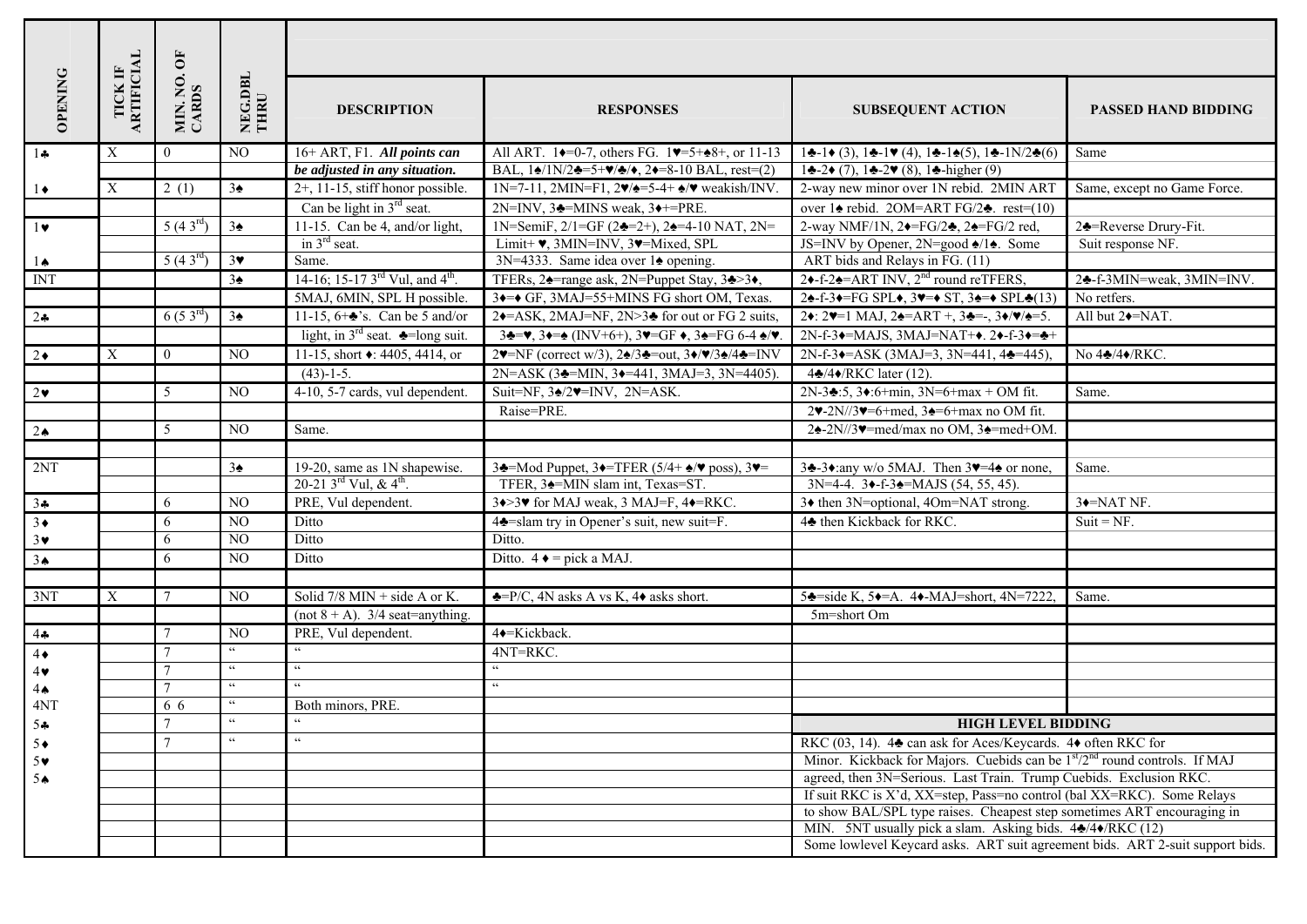## **SUPPLEMENTAL NOTES Rodwell/Meckstroth 2006**

Note 1: We lead Rusinow vs Suits at Trick 1 when we are known to have length in the suit from the auction. In partner's suit,  $K=AK$  or  $KQ$ ,  $9/10=$ 0 or 2 higher, Jack=top card. At 5+ level, K from AK. Vs NT, Std in dummy's suit

Note 2:  $1\clubsuit -2\blacktriangledown = 14 + \text{BAL}$ ,  $2\spadesuit = 8 + (41)44$  or  $04(54)$ ,  $2N = 8 + 44(14)$ ,  $3\clubsuit =$ 7+ winners with any solid suit, 3♦/♥=8+ 40(45)/4405, 3♠/N/4♣=4450 8-10/11-13/14+.

Note 3: 1♣-1♦//1MAJ=4+, F1. If 4 then UNBAL 3suiter or longer MIN.  $1N=17-18$ ,  $2N=21-23$  (up a point if bigger  $1N/2N$  openings used). 2 MIN =NF, no MAJ; 2♥=Kokish, 2♠=55+ MINs. 3MIN=INV. 1♣-1♦//1MAJ-2♣=6-7 ART no fit, 2♦=5-7 ART 3fit. Over 2♣, 2♦=ART weak.

Note 4: 1♣-1♥//1N=Ask controls (show MAJS with 11-13 BAL). If ◆ suit shown, can Relay or set  $\triangle$  trump. Then shape-showing and lo Keycard can apply. New suits show unbid suits by steps:  $\blacktriangledown/\blacktriangle/\blacktriangle$ , 2 $\blacktriangle$ +=same as 1♣-2♠+. Reply by steps to show 11-13 BAL, then no fit/3fit/4fit/weird types (steps can be extended with room, to split range).

 $\_$  , and the contribution of the contribution of  $\mathcal{L}_\mathcal{A}$ 

Note 5: 1♣-1♠, same as 1♥ except no possible 11-13 BAL.

Note 6: 1♣-1N or 2♣, same but over 2N rebid 3♣=♠ or extras or good onesuiter,  $3\rightarrow\infty$ ,  $3\rightarrow\infty$  = MINs -/+.

Note 7: 1♣-2♦, 2MAJ asks support steps (can get into doubleton ask), 2N asks MAJ, 3MIN Puppets for MIN or 4 MAJ + OM short. 3MAJ=OM short w/1 or 2 MINs.

Note 8: 1 $\triangle 2$ ,  $2\triangle N = \sqrt{2}$ , to follow with  $2^{nd}$  suit and support steps. 2 $\triangle$ might be minors.  $3\blacktriangle =$ Asks for MAJS first (by steps).  $3\blacktriangle =$ NAT,  $3MAJ=6+$  $3N/4$  $\triangle$ =5332 with  $\triangle$ .  $3\triangle$ -no fit/fit then show MAJ by step.  $3M=4/3/2$  fit.

Note 9: 1♣-2♠+ (3suiter), Step 1 asks then 4♣/4♦/RKC (12). 1♣-3♣, 3♦ or Responder's suit=slam try in R's suit (step responses).

Note 10: 1♦-1MAJ//2♦-2OM: ART FG. 1♦-1MAJ//2OM=either lim raise or NAT. 1◆-2MIN//2♥=11-13 BAL, 2◆=ART fit + short. 1◆-2◆//3◆=(41)-5-3. Relays can follow. In all FG auctions, ART step continuations may be used. 1♦-1MAJ//1N-2OM=INV+ Canape. 1♦-1MAJ//1N-2N forces 3♣ (if bid=GF with shortness and 4M).

 $\_$  , and the contribution of the contribution of  $\mathcal{L}_\mathcal{A}$ 

Note 11: 1MAJ-2MIN//3MIN=ART raise. 1♠-2♥//3♣&3♥ are switched. In all FG auctions, ART steps may be used.  $1\blacktriangledown-2m/3\blacktriangle = 3\blacktriangledown$  bid.